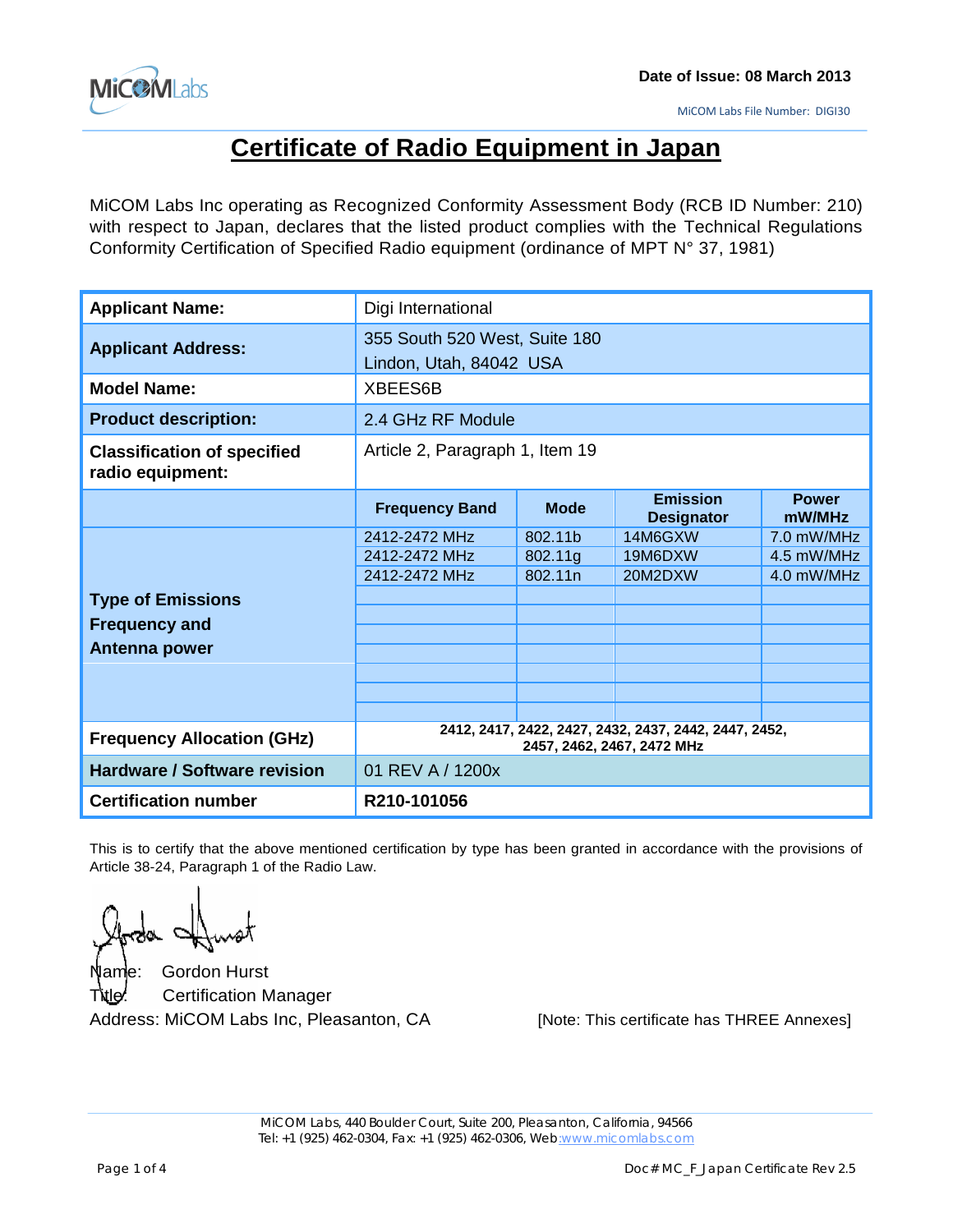

# **Annex 1 to certificate of Radio Equipment in Japan**

#### **Certificate Number; R210-101056**

The validity of this Certificate is limited to products, which are equal to the one examined in the type-examination.

• When the manufacturer (or holder of this certificate) is placing the product on the Japanese market, the product must be affixed with the following Specified Radio Equipment marking:



#### **Remarks and observations**

The following conditions are applicable: Declared Supply voltage: 3.3VDC

#### **Antennas**

| <b>Antenna Type</b>                | <b>Manufacturer</b>       | <b>Model</b>          | Gain (dBi)     | <b>Frequency</b><br>Range (GHz) |
|------------------------------------|---------------------------|-----------------------|----------------|---------------------------------|
| Integral PCB<br>Antenna            | <b>DIGI</b> International | 29000294              | $-0.5$         | 2.4 to 2.5                      |
| <b>Dipole</b>                      | <b>BEC</b>                | AN2400-<br>37A19BX    | 2.76           | 2.4 to 2.5                      |
| <b>Dipole</b>                      | <b>BEC</b>                | R-AN2400-<br>5701RS-Z | 3.45           | 2.4 to 2.5                      |
| Integral Whip 1/4<br>wave monopole | <b>DIGI International</b> | na                    | 1.8            | 2.4 to 2.5                      |
| <b>Dipole</b>                      | Nearson                   | S131AH-2450S          | $\overline{2}$ | 2.4 to 2.5                      |
| <b>Dipole</b>                      | Pulse                     | W1030                 | 2              | 2.4 to 2.5                      |
| Dipole                             | Pulse                     | W1049B050             | $\overline{2}$ | 2.4 to 2.5                      |
| Directional                        | <b>Buffalo</b>            | <b>WLE-HG-DA</b>      | 9              | 2.4 to 2.5                      |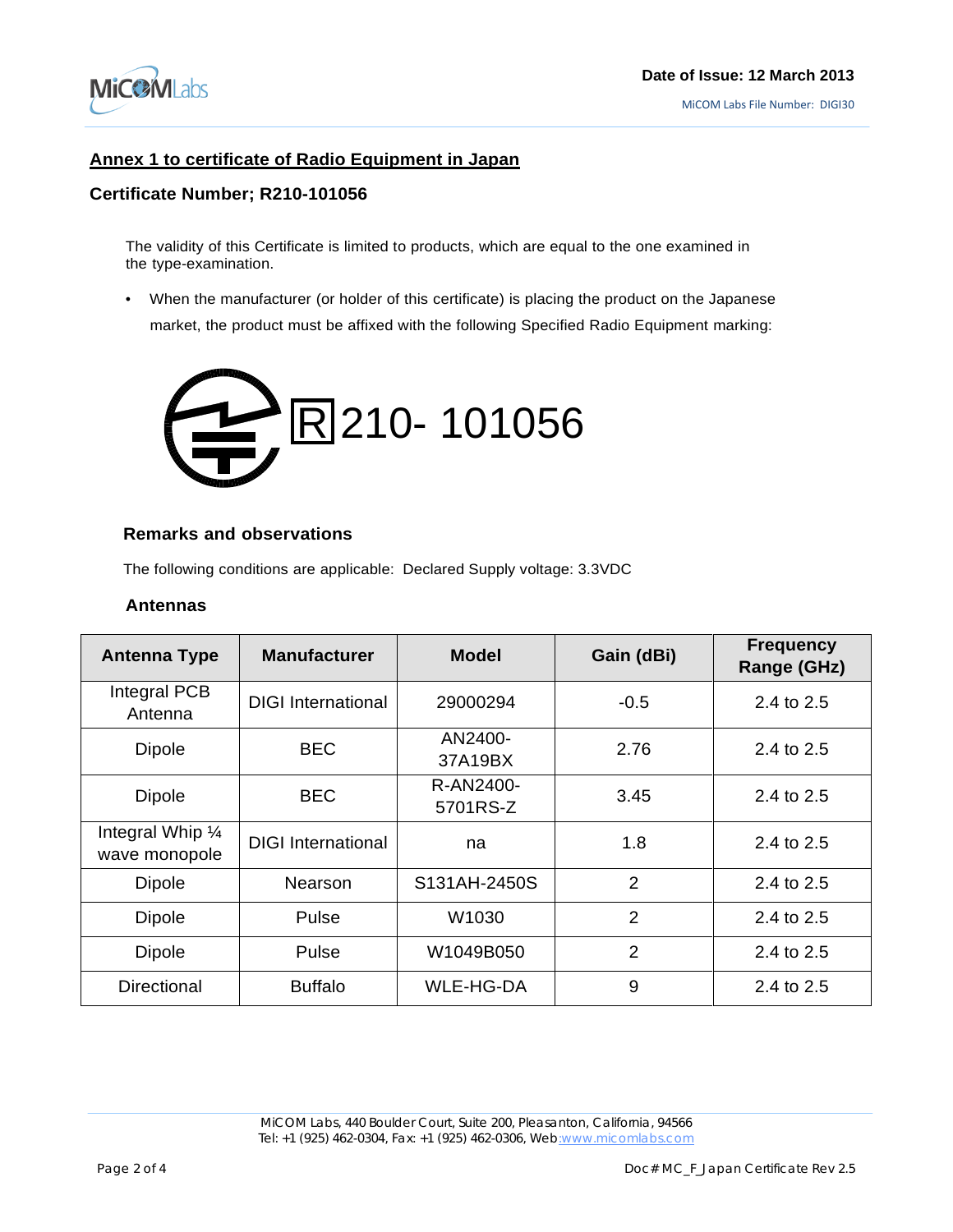

# **Annex 2 to certificate of Radio Equipment in Japan**

#### **Certificate Number; R210-101056**

### **Documentation lodged for this type-examination:**

Test Reports:

• MiCOM Labs: DIGI30-J1 Rev A

Product Documentation:

- Assembly drawings
- Layout Drawings
- Bill of materials
- Block diagram
- Electric/Schematic diagrams
- $\bullet$  Antenna specifications
- Photos
- User manual

#### **Technical Standards and Specifications**

The product shows no non-compliances with the following Equipment Radio Regulations (including amendments)

- Chapter I, General Provisions
- Chapter II, Transmitting Equipment
- Chapter III, Receiving Equipment
- Chapter IV, section 4.17 article 49.20
- Radio equipment specified in Item (19) of article 2, paragraph1.